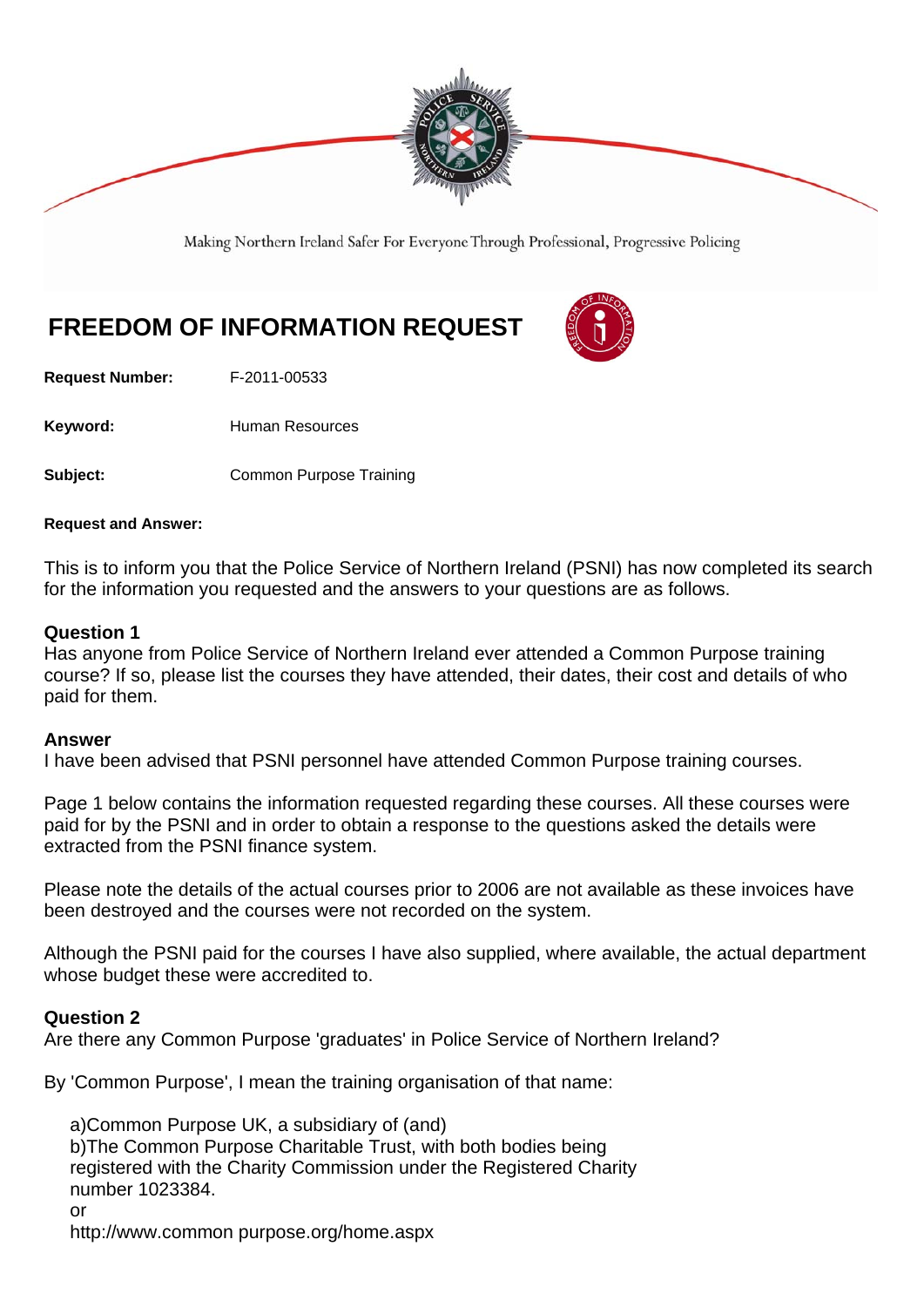By 'Common Purpose graduate', I refer to a specific class of person who has passed the advanced Common Purpose courses.

# **Answer**

Although this is not a valid question under Section 8(1)(c) of the Act as it does not ask for recorded information I can advise that the PSNI do have Common Purpose 'graduates'. By 'graduates' the PSNI understand this to be employees who have attended Common Purpose courses during their employment with the service and funded by the service.

If you have any queries regarding your request or the decision please do not hesitate to contact me on 028 9070 0164. When contacting the Freedom of Information Team, please quote the reference number listed at the beginning of this letter.

If you are dissatisfied in any way with the handling of your request, you have the right to request a review. You should do this as soon as possible, or in any case within two months of the date of issue of this letter. In the event that you require a review to be undertaken, you can do so by writing to the Head of Freedom of Information, PSNI Headquarters, 65 Knock Road, Belfast, BT5 6LE or by emailing foi@psni.pnn.police.uk.

If following an internal review, carried out by an independent decision maker, you were to remain dissatisfied in any way with the handling of the request you may make a complaint, under Section 50 of the Freedom of Information Act, to the Information Commissioner's Office and ask that they investigate whether the PSNI has complied with the terms of the Freedom of Information Act. You can write to the Information Commissioner at Information Commissioner's Office, Wycliffe House, Water Lane, Wilmslow, Cheshire, SK9 5AF. In most circumstances the Information Commissioner will not investigate a complaint unless an internal review procedure has been carried out, however the Commissioner has the option to investigate the matter at his discretion.

Please be advised that PSNI replies under Freedom of Information may be released into the public domain via our website @ www.psni.police.uk

Personal details in respect of your request have, where applicable, been removed to protect confidentiality.